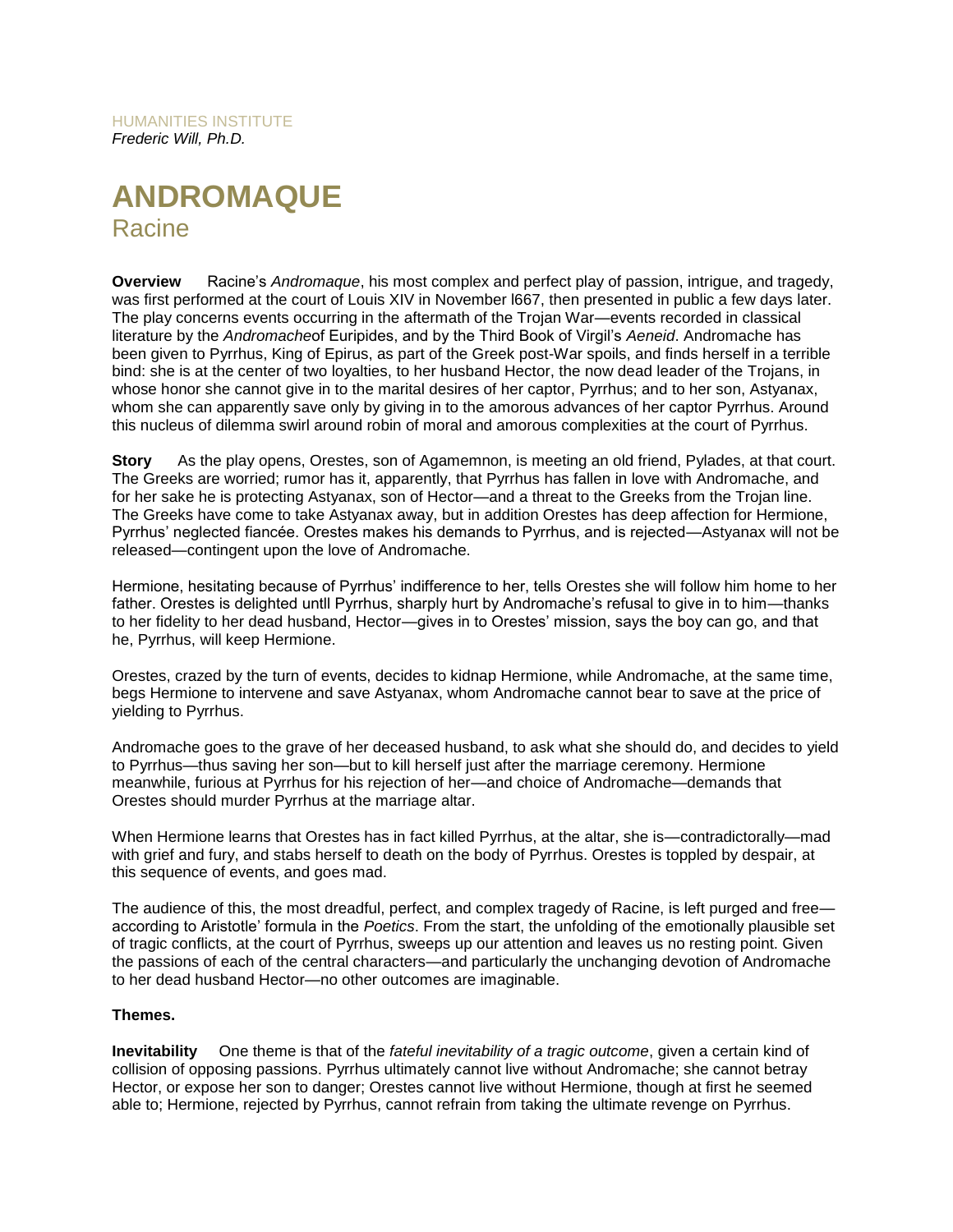**Fidelity** A second themeis surely marital fidelity. The absolute refusal of Andromache, to betray the memory of her husband Hector, dominates the play. Her dilemma is absolute; to save Astyanax she would need to yield to Pyrrhus, but this she cannot do. Hence the furious plot to marry but to kill herself on the wedding altar.

## **Character**

**Andromache** is a passionately emotional woman, thrust into a humiliating position, which forces her to consider betraying either her husband or her young son, both of which are intolerable situations. She is, therefore put into a passive situation, and yet she maintains her control, inside that situation, by her power over Pyrrhus, whose love for her is obsessive. As she puts it, to Pyrrhus who is pressing his case, she herself is *'captive, toujours triste, inportune a moi meme*,' '*captive, forever sad, importunate to herself.*' The complexities of the play revolve entirely around the insoluble dilemma of this emotional woman, whose only failing is her excess of fidelity.

MAJOR CHARACTER

## **ANDROMACHE** (Emotional)

**Character** Andromache is a passionately emotional woman, thrust into a humiliating position, which forces her to consider betraying either her husband or her young son, both of which are intolerable situations. She is, therefore put into a passive situation, and yet she maintains her control, inside that situation, by her power over Pyrrhus, whose love for her is obsessive. As she puts it, to Pyrrhus who is pressing his case, she herself is *'captive, toujours triste, inportune a moi meme*,' '*captive, forever sad, importunate to herself.*' The complexities of the play revolve entirely around the insoluble dilemma of this emotional woman, whose only failing is her excess of fidelity.

**Parallels** The Hebrew Old Testament enshrines testimonies to extraordinarily staunch and faithful women; Ruth and Esther come to mind foremost, the latter of whom was to become the subject of one of Racine's own last plays. Literature as a whole, though, abounds in such portrayals, from Homer's Penelope, who holds out for her husband Odysseus during twenty years of siege from suitors, through Gertrude—Hamlet's mother, who is an innocent victim of royal murder—to, say, an ingénue like Sunny, the young woman prostitute who remains pure of soul, in Salinger's *Catcher in the Rye.*

#### **Illustrative moments**

**Pathetic** We first see Andromache on stage, as she makes her way for the once a day visit to her son, which Pyrrhus permits her. She meets Pyrrhus, her captor, who asks whether she is looking for him, but she replies that she is only looking for a chance to 'cry with her son' over their miserable fate. Her misery is only deepened when Pyrrhus replies that the Greeks are preparing far worse for her, a plan to kill her son, Astyanax, lest he become the harbinger of a new rebellion of the Trojans against Greece.

**Desperation** As Andromache's desperation increases, caught between her fidelity to her husband, and her devotion to her son—it seems impossible that she can respect both demands—she turns to Hermione, who is not only the daughter of Helen, but is the fiancée of Pyrrhus, to request help with taking care of Astyanax. The appeal is from mother to mother, but it is richer than that, for Andromache, the wife of Hector, has during the Trojan War done her best to sway the Trojan leaders toward respect for Helen herself, who is in a sense the cause of the war. Hermione owes her one.

**Implacable** Andromache is confronted by Cephise, her confidante, who urges her to consider the marriage proposal of Pyrrhus, who has fallen hopelessly in love with Andromache, having lost all interest in Hermione, who is pursuing him. But Andromache is iimplacable and furious, determined to remain true to the memory and commitment of her marriage to Hector. She expatiates on her rage, by recalling the murder of her father by the Greeks, and the destruction of the entire city which was her life. She will marry Pyrrhus only as a 'final sacrifice' on the altar of his violence against her and her people.